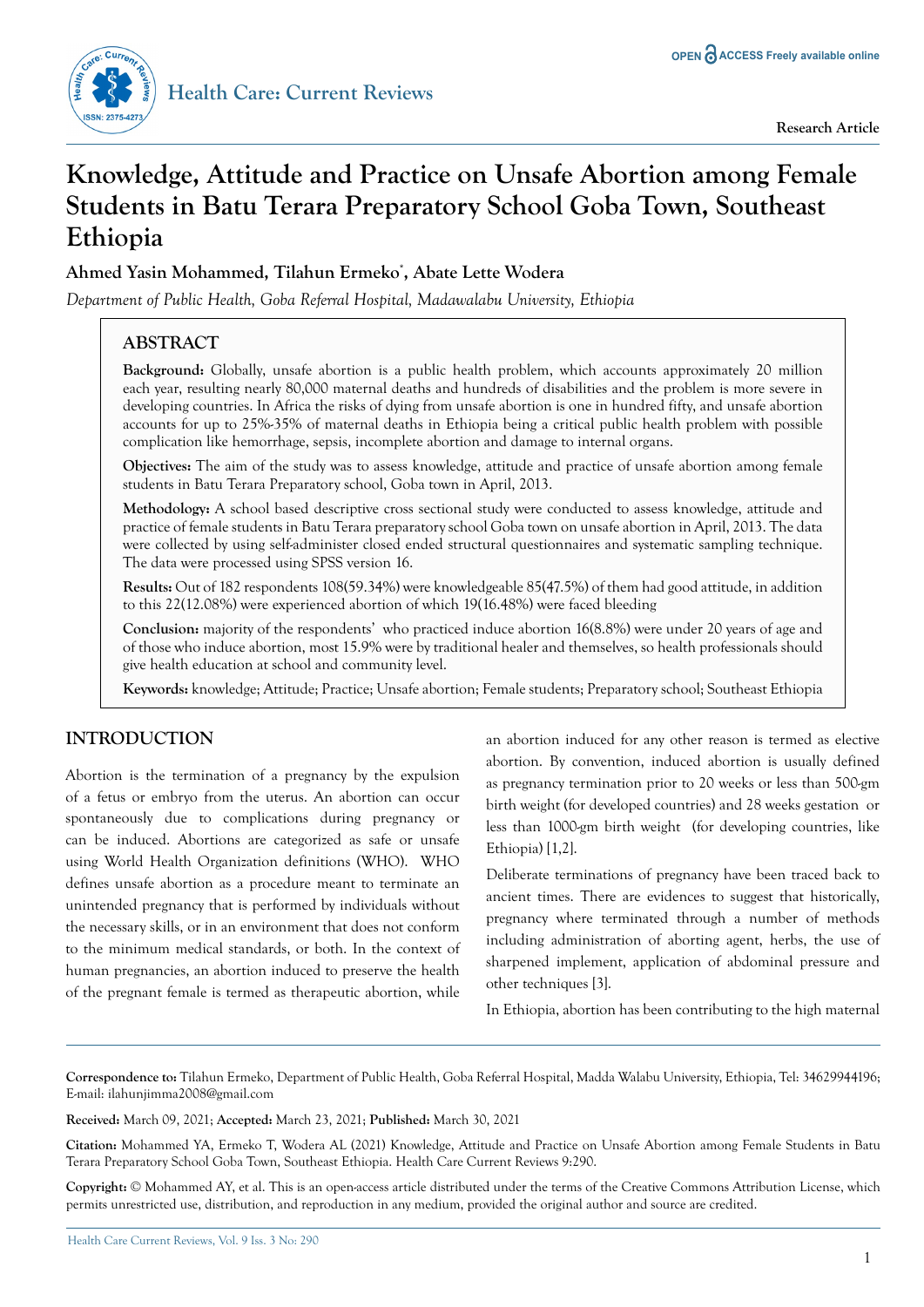mortality rate (MMR). The risk groups, (mothers and children) have priority in health service implementation. Worldwide, the plan to achieve the Millennium Development Goal 5 is focusing on maternal and child health as a primary goal in health program. To achieve the MDG 5 of reducing maternal deaths by threefourths by 2015, particularly in sub-Saharan Africa, like Ethiopia, the issue of abortion has to be systematically addressed [4].

The demand for abortion in this poor and predominantly rural country is rooted in low contraceptive use and high levels of unintended pregnancy. Indeed, only 14% of Ethiopian women of reproductive age use contraception and more than 40% of pregnancies are unintended. Expansion of contraceptive services is crucial if unintended pregnancy and abortion-related mortality and morbidity are to be reduced. The main causes of death from unsafe abortion are hemorrhage, infection, sepsis, genital trauma, and necrotic bowel. Poor wound healing, infertility, consequences of internal organ injury (urinary and stool incontinence from vesico-vaginal or recto-vaginal fistulas), and bowel resections are not ignored. It is also one of the most easily preventable and treatable [5,6].

Adolescence course is a time of transition from childhood to adulthood where new behaviors are learned more easily, in Ethiopia history adolescent and young people ages 10-24 are the largest group ever to be entering adulthood most of them are facing reproductive health problem one of which is unsafe abortion. Limited knowledge of sexual psychology, early marriage, limited use of contraceptive, limited access to reproductive health information and education over their sex life, all contribute to high rate of pregnancy for which abortion done in unsafe condition [7]. Unsafe abortion may be induced by the women herself, by non-medical persons or by health workers in unhygienic conditions, such abortions may be induced by insertion of a solid object (usually root, ting or catheter) into the uterus in improperly performed dilation and curettage procedure, ingestion of harmful substances or external force. The mortality and morbidity risks of induced abortion depend on the facilities and skill of the abortion provider methods used and certain characteristics of the women herself such as general presence of reproductive tract infections, STI, age parity and stage of the pregnancy. The risks involved also depend on the availability and the utilization of treatment facilities once complication has occurred [8].

Worldwide approximately 20 million unsafe abortions performed each year, resulting nearly 80,000 maternal deaths and hundreds of disabilities. In Africa the risks of dying after unsafe abortion is one in hundred fifty. Several studies indicated that unsafe abortion accounts for up to 25-35% of maternal deaths in Ethiopia being a critical public health problem with possible complication like hemorrhage, sepsis, incomplete abortion and damage to internal organs [9].

Legality of abortion and cooperation with NGOs are some of the country's health activities to reduce maternal mortality. Marie

# **Tilahun Ermeko et al. OPEN ACCESS Freely available online**

Stops International (MSI) is one of the most dynamic NGO works to reduce the number of unsafe abortions globally by rapidly expanding access to comprehensive sexual and reproductive health services, including safe abortion and post abortion care [10]. Hence, the importance of doing this research is to be used as a base line by policy makers, public health planners and administrators and significant others to explore the way to reduce risks of unsafe abortion and prevention.

# **METHODOLOGY**

### **Study design, area and period**

An institutional based cross sectional study was conducted from April 1-12, 2013 at Goba town.

Sample size determination

The sample size were determine using single population proportion formula by assuming proportions of female student in Batu Terara preparatory school Goba town who are aware of unsafe abortion to be 50%, 5% marginal error and 95% confidence interval. By considering 10% contingency for nonrespondent the finale sample size were 196.

Sampling technique and procedure

The study was conducted using systematic sampling method. The student attendance sheet was used as sampling frame

# **Data collection**

Data were collected by using closed ended questionnaires and prepared in English language, which were held with a method of self-administered data collection tool

### **Data quality control**

To ensure the quality of data the pretest were given on Robe preparatory school female students for 30 students one week prior to the time of data collection. There were immediately data checking data for their completeness and clarity.

### **Data processing and analysis**

After the data collection, each questionnaire was checked for its completeness. Data cleaning and editing as well as coding were done. The data was analyzed using SPSS version 16. To ascertain the level of female preparatory students' knowledge about unsafe abortion, 8 knowledge assessment questions were provided for those respondents who have heard about unsafe abortion. To obtain the summarized extent of knowledge of female students of Batu Terara preparatory students each knowledge assessment question response were recorded into the value '1' for correct answers and the value '0' for the incorrect answers in the first place. Then respondents' correct responses to the questions were aggregated. And based on the cumulated correct responses score, the study subjects were classified as not knowledgeable and knowledgeable about unsafe abortion. On the same hand, the level of attitude and practice were ascertained on the same manner.

### **Ethical consideration**

Ethical clearance was obtained from Madda Walabu University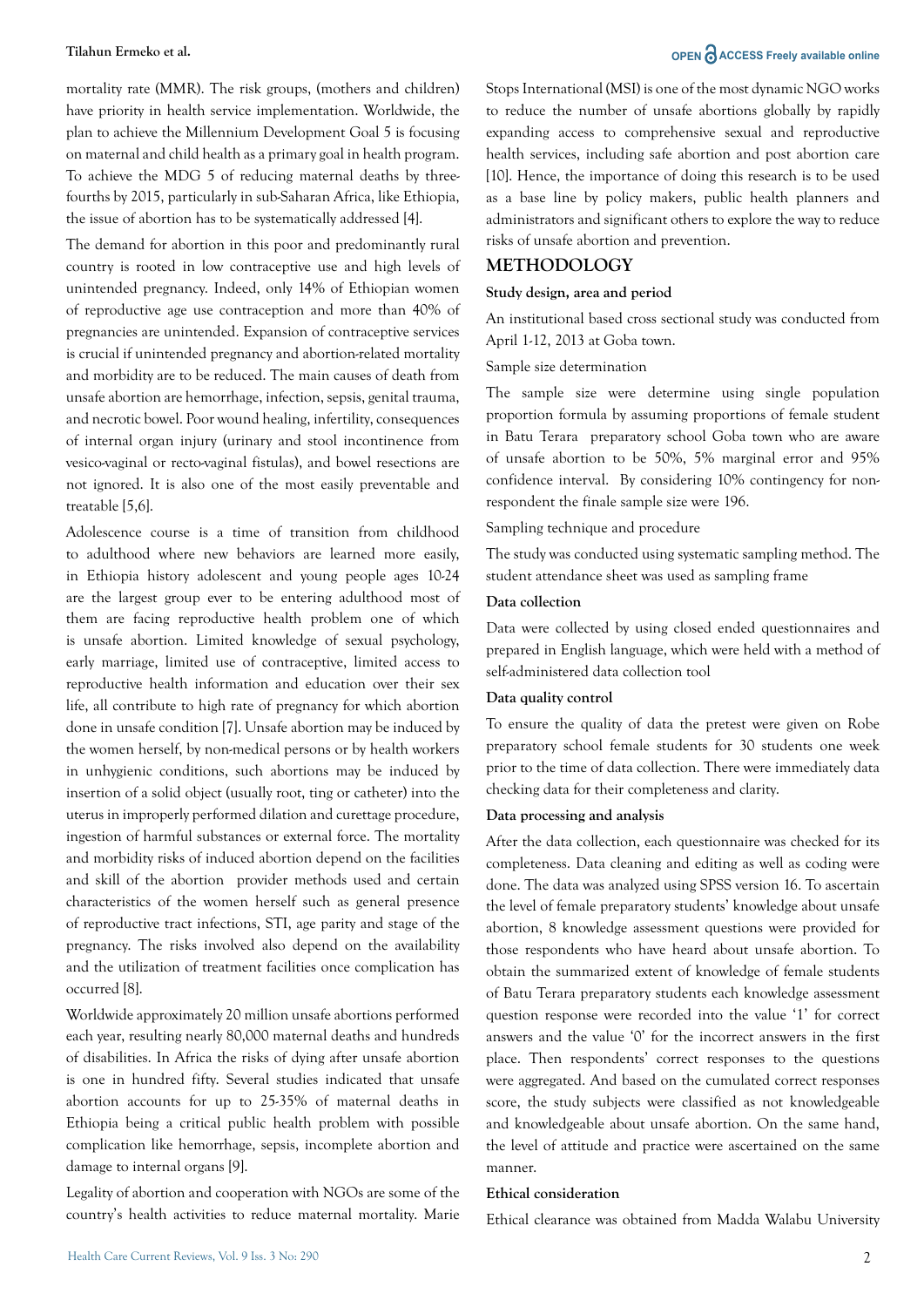College of medicine and health sciences. Informed verbal consent was obtained from each participates

# **RESULTS**

# **Socio-demographic characteristics**

From a total of 196 female students who were given selfadministered questionnaire 182(92.85%) were responding voluntarily. The study shows out of 182 female students 167(91.8%) were between 15-19, 12(6.6%) were between 20-24 and the rest 3(1.6%) were above 25 years, for this distribution age the mean were 18.38 with variance and standard deviation of 2.2 and 1.48 respectively and also the minimum age were 16 and the maximum were 26 and their religious status 134(73.6%) were Orthodox, 24(13.2%) were Muslim, 22(12.1%) were protestant. The study also showed their ethnicity 117(64.25%) were Oromo, 44(24.2%) were Amhara 10(5.5%) were Tigre and 11(6.05%) were other ethnic groups and their marital status 156(85.7%) were single, 15(8.4%) were married, 8(4.3%) were divorced, and the remaining three (1.6%) were widowed (Table 1).

**Table 1:** Socio- demographic characteristics of female students in Batu Terara preparatory school Goba town April, 2013. Table 1: Socio- demographic characteristics of female students in Batu Terara preparatory school Goba town April, 2013.

| Characteristics | Frequency      | Percent |  |  |
|-----------------|----------------|---------|--|--|
| Age in year     |                |         |  |  |
| 15-19           | 167            | 91.8%   |  |  |
| 20-24           | 12             | 6.6%    |  |  |
| $>=25$          | $\mathfrak{Z}$ | 1.6%    |  |  |
| Religion        |                |         |  |  |
| Orthodox        | 134            | 73.6    |  |  |
| Muslim          | 24             | 13.2    |  |  |
| Protestant      | 22             | 12.1    |  |  |
| Others          | $\mathfrak{2}$ | 1.1     |  |  |
| Ethnicity       |                |         |  |  |
| Oromo           | 117            | 64.25   |  |  |
| Amhara          | 44             | 24.2    |  |  |
| Tigre           | 10             | 5.5     |  |  |
| Others          | 11             | 6.05    |  |  |
| Marital status  |                |         |  |  |
| Single          | 156            | 85.7    |  |  |
| Married         | 15             | 8.4     |  |  |
| Divorced        | 8              | 4.3     |  |  |
| Widowed         | $\mathfrak{Z}$ | 1.6     |  |  |

From these respondents 33(18.1%) have been pregnant and the rest 149(81.9%) never had been. Among those who had been pregnant 24(13.18%) were conceived once, 7(3.8%) were two times and the rest 2(1.09%) were pregnant more than two times

# **Knowledge**

Out of 182 respondents 108(59.34%) were knowledgeable and the rest 74(40.66%) were not knowledgeable. Majority of the respondents 113(62.1%) know how to prevent pregnancy, but the rest 69(37.9%) were not. Among those who did not know how to prevent pregnancy 23(12.6%) were heard about pills, 32(17.58%) about condom, 22(12.08%) about loop. Among the respondents 83(45.6%) knows how to induce abortion, while 99(54.4%) were not. Of those who know the method how to induce 17(9.34%) know about insertion of solid object, 29(15.93%) know ingestion of harmful substance. It is briefly presented in Table 2.

**Table 2:** Methods how to induce abortion of female students in Batu Terara preparatory school, Goba town, south east of Ethiopia, April, 2013.

| Methods they know to induce Frequency<br>abortion |     | Percent |
|---------------------------------------------------|-----|---------|
| Insertion of solid objects                        | 17  | 9.34    |
| Ingestion of harmful substance                    | 29  | 15.93   |
| By health professionals                           | 79  | 43.4    |
| Others                                            | 3   | 1.64    |
| Total                                             | 128 | 67.21   |

While assessing the safe method to induce abortion, 77(42.3%) said by health professional, 6(3.29%) ingestions of harmful substance and 5(2.74%) said Insertion of solid object (Figure 1).



**Figure 1:** Knowledge of safe method to induce abortion of female students in Batu Terara preparatory school, Goba town southeast Ethiopia, April, 2013.

The study was ascertained level of knowledge complication of unsafe abortion, 83(45.6%) were knew and of those 51(28.02%) know bleeding, 36(19.78%) infection, 28(15.38%) internal organ damage, 24(13.2%) know infertility and 43(23.62%) know death, but the rest 99(54.4%) were not knew the complication of unsafe abortion. Concerning legalization status of abortion in Ethiopia 60(33.1%) said it is legalized, 64(35.2%) of them mentioned is not legalized and the rest 58(31.7%) did not know about legalization status of abortion.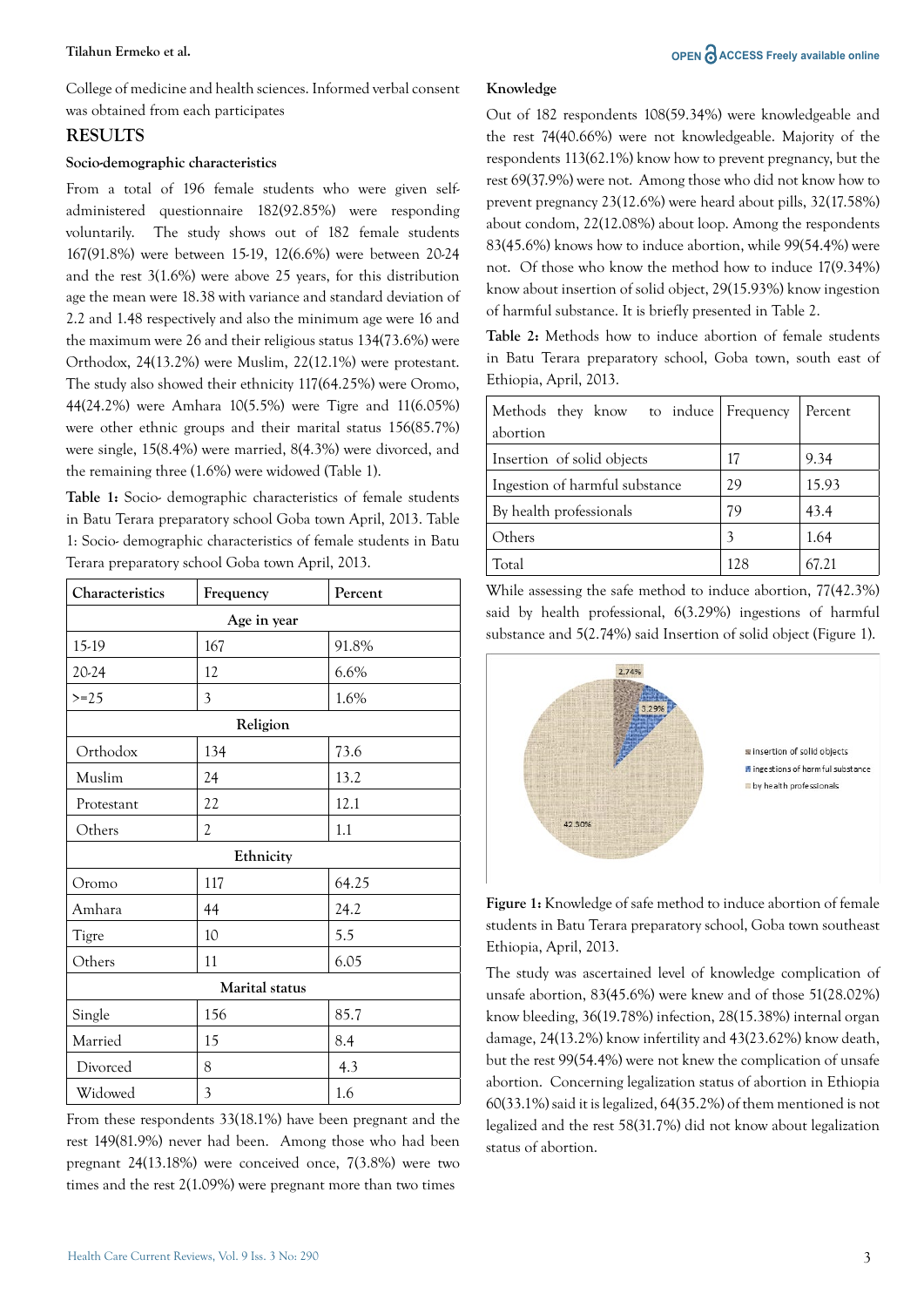### **Attitude**

Out of 182 female students who were ascertained their level of attitude 85(47.8%) of the respondents had positive attitude and the remaining 97(52.2%) had negative attitude. Most of the respondents had attitude towards an intended pregnancy 106(58.25%) need to induce abortion while the rest 72(41.75%) need to continue pregnancy. The respondents preferable place to induce abortion were 70(38.46%) wants at health institution 10(5.49%) at homeand the remaining 102(56.05%) prefer traditional healer. Concerning the right of abortion to prevent 70(38.5%) said themselves 63(34.6%) government, 24.7%) family (Figure 2).



**Figure 2:** Attitude towards the right of abortion concerned of female students in Batu Terara preparatory school, Goba town, south east of Ethiopia, April, 2013.

About 64(35.16%) of the respondents' were agreed about legalization of abortion in our country, 89(48.9%) disagreed and the rest 29(15.94%) were indifferent. At the same time 66(36.3%) of the respondents' were answered all abortion performed in health institution are safe, while the rest 116(63.7%) were replied not.

# **Practice**

From 182 respondents 67(37.64%) were used family planning method, among those 18(9.89%) were used pills, 36(19.78%) condom were used and the remaining 111(62.36%) had never used (Figure 3).

Concerning the experience of abortion 22(12.08%) were experienced, of them 19(10.43%) were by inducing and 3(1.64%) were spontaneously, while the rest 160(87.92%) were not experienced. Among those who experience abortion 12(6.59%) of them were experienced once, 4(2.19%) of them were twice, and the rest 3(1.64%) were more than two times. The study also assessed the reason to induce abortion 14(7.69%) were due to fear family criticism, 13(7.14%) were due to economic problem (Table 3).

**Table 2:** Methods how to induce abortion of female students in Batu Terara preparatory school, Goba town, south east of Ethiopia, April, 2013.

**Tilahun Ermeko et al. OPEN ACCESS Freely available online** 

| Reason to induce abortion                           | Frequency | Percents |
|-----------------------------------------------------|-----------|----------|
| Fear of family criticism                            | 14        | 7.69     |
| Economic problem                                    | 13        | 7.14%    |
| Not personally interested to have $\vert 5 \rangle$ |           | 2.74%    |
| baby                                                |           |          |
| Rape/incest                                         | 3         | 1.64%    |
| Total                                               | 128       | 67.21    |



**Figure 4:** Methods used to induce abortion of female students in Batu Terara preparatory school, Goba town, south east of Ethiopia, April, 2013.

While checking who perform abortion 8(4.39%) were induced by health professionals, 10(5.5%) were by traditional healer and the rest 5(2.74%) were induced by themselves. In associated to these their reason 9(4.94%) were for the sake of cost, 12(6.6%) were due to sake of secret and the rest 8(4.39%) were due to sake of safety. Among those who perform abortion 8 (4.39%) of them were by health professionals, 10(5.5%) were by insertions of solid object (Figure 4).



**Figure 5:** Problem faced from unsafe abortion of female students in Batu Terara preparatory school, Goba town, south east of Ethiopia, April, 2013.

Out 22 female student who experience abortion 19(10.43%) of them were faced bleeding, 11(6.04%) infection (Figure 5).

### **DISCUSSION**

The aim of this study was to assess KAP on unsafe abortion among female students in Batu Terara preparatory school. Lack of awareness about prevention of unintended pregnancy and negative attitude towards unsafe abortion contribute the main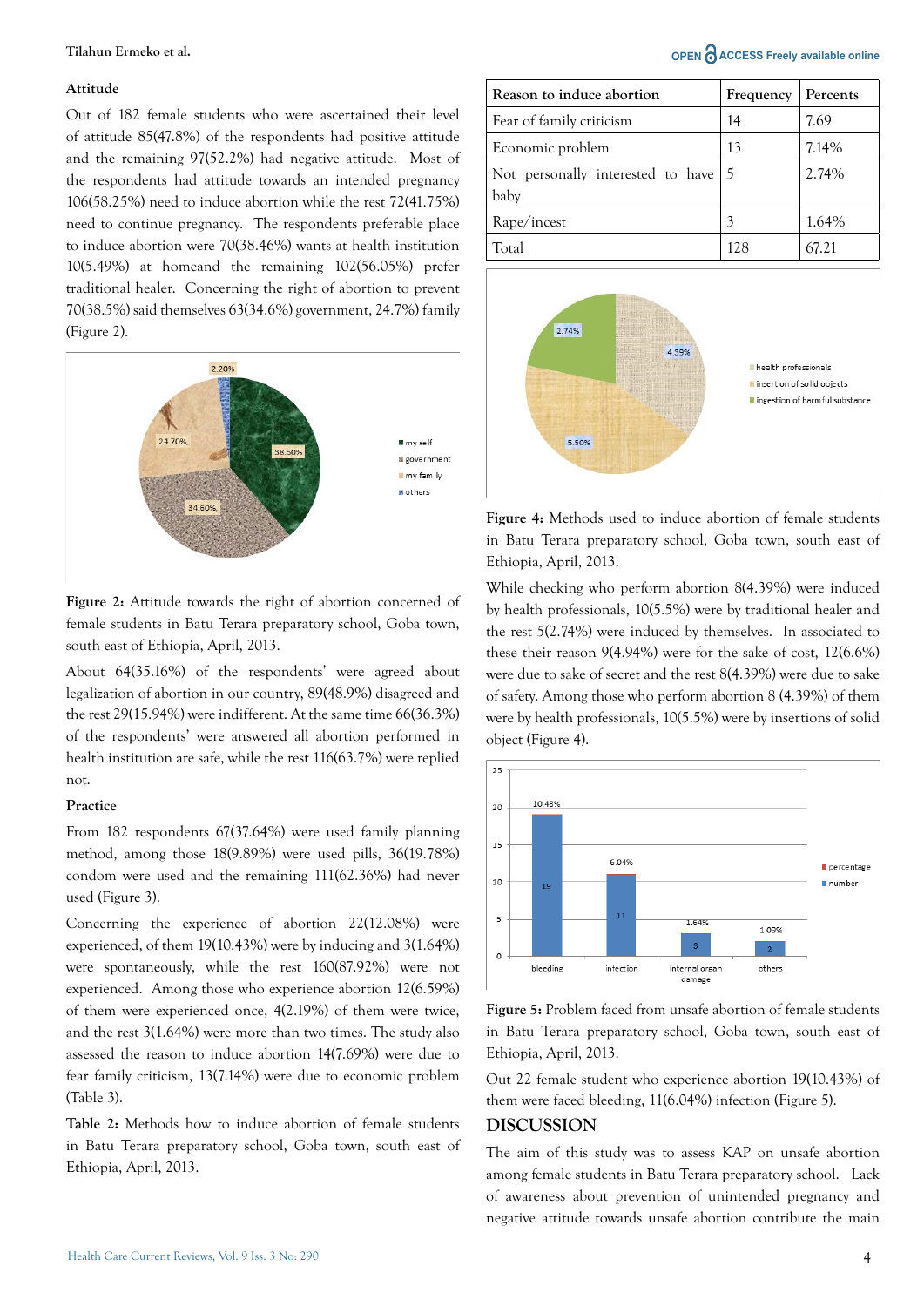reason for increment of unsafe abortion. A study of this type is therefore, found to be very important. The result of this study shows that 15(7.13%) were practiced by traditional healer and themselves from those experienced abortion, which increases the likely hood of unsafe abortion. Unsafe abortion showed an exaggerated in developing countries [11]. This could be due to high level of family criticism and economic problem to have safe abortion. In this study 22(12.08%) were practiced abortion of those 16(8.79%) were less than 20 years of age which is less than from the data showed in 2003 for the developing country for the same age which was 14%. This could be due to the availability of private health care providers in these commercial centers draws women from surrounding areas. This study reveals among the total of 19(10.4%) who induce abortion 8(5.5%) were performed in health institutions. In 2008, 27% of induced abortions were safe procedures performed in health facilities [12-19]. This could be due to improve level of knowledge and attitude towards health institutions to practice induced abortion. The result of this study showed among the total of 22 students who practiced abortion, 19(10.43%) and 11(6.04%) were faced bleeding and infection respectively. Whereas, study conducted on abortion at Jimma hospital 2008 shows that among the total of 80 patients with diagnosis of induced abortion 50(62.5%) were admitted for bleeding and infection [16,20]. Even if it is still low as compared to the study shown in Jimma, it could be due to difference in the study design. The result of this study shows about 13(7.14%) were due to economic problem and 14(7.69%) were due to fear of family criticism which showed the highest proportion. the same study revealed that 18(22.5%) of the case gave economic problem as the main reason for abortion [21].

# **CONCLUSION**

The study showed that 108(59.34%) were knowledgeable and the rest 74(40.6%) were not. From total of respondents 85(47.8%) had good attitude and the rest 97(52.2%) had not good attitude. Majority of the respondents who practiced induced abortion 16(8.79%) were under 20 years of age and the reason to induce abortion 27(14.83%) were due fear of family criticism and economic problem as well 15(8.24%) were performed induced abortion by traditional healers and themselves. The major toll of complication faced during abortion were bleeding 19(10.4%) which accounts the highest rank, while infection were the second leading which were 11(6.04%) and the rest includes internal organ damage 3(1.64%).

# **REFERENCES**

- 1. [Kenneth JS, John Cl, McGraw-Hill. Companies medical](https://doi.org/10.1016/S1526-9523(03)00291-5) [publishing division, WilliamsObstetrics, twenty-second](https://doi.org/10.1016/S1526-9523(03)00291-5) [editions, Section III. Antepartum, Chapter 9. Abortion,](https://doi.org/10.1016/S1526-9523(03)00291-5) [2007; 48\(5\): 232-251](https://doi.org/10.1016/S1526-9523(03)00291-5)
- 2. [Samson negussie, Obstetrics and gynecology for health](https://www.slideshare.net/mesfinmulugeta524/a4-obstetrics-note) [science student, 2006:36-37](https://www.slideshare.net/mesfinmulugeta524/a4-obstetrics-note)
- 3. [Alan guttmacher institute sharing responsibility woman,](https://www.guttmacher.org/sites/default/files/pdfs/pubs/sharing.pdf)

[society and abortion worldwide,New York USA, 1999](https://www.guttmacher.org/sites/default/files/pdfs/pubs/sharing.pdf)

- 4. [Wirth M Sacks E, Delamonica E, Storeygard A, MinujinA,](https://www.ncbi.nlm.nih.gov/pubmed/19374312)  [Balk D. delivering" on the MDGS: equity and maternal](https://www.ncbi.nlm.nih.gov/pubmed/19374312)  [health in Ghana, Ethiopia and Kenya, East Afr J Publ Health.](https://www.ncbi.nlm.nih.gov/pubmed/19374312)  [2008 ;5\(3\): 133–141](https://www.ncbi.nlm.nih.gov/pubmed/19374312)
- 5. [Lisa B Haddad, Nawal M Nour. Unsafe abortion: Unnecessary](https://www.ncbi.nlm.nih.gov/pubmed/19609407)  [maternal mortality, reviews in obstetrics and gynecology,](https://www.ncbi.nlm.nih.gov/pubmed/19609407)  [MedReviewsR, LLC, 2009\(2\):122-126](https://www.ncbi.nlm.nih.gov/pubmed/19609407)
- 6. [Singh s, Fetters T. Access to abortion step by step, Ethiopia](https://www.guttmacher.org/journals/ipsrh/2010/03/estimated-incidence-induced-abortion-ethiopia-2008)  [pushes back unsafe abortion, a report jointly authored by](https://www.guttmacher.org/journals/ipsrh/2010/03/estimated-incidence-induced-abortion-ethiopia-2008)  [Ipas and the Guttmacher Institute, April 13, 2010](https://www.guttmacher.org/journals/ipsrh/2010/03/estimated-incidence-induced-abortion-ethiopia-2008)
- 7. [FDRE Ministry of Health, National Adolescent and Youth](https://extranet.who.int/countryplanningcycles/sites/default/files/planning_cycle_repository/ethiopia/ayrh_strategy.pdf)  [Reproductive health strategy 2007-2012.](https://extranet.who.int/countryplanningcycles/sites/default/files/planning_cycle_repository/ethiopia/ayrh_strategy.pdf)
- 8. [Yidnekachew W Meskel. Induced abortion and problems of](https://www.ajol.info/index.php/ejhs/article/view/146736)  [sexual health, South West Ethiopia Ethiopian J Health Sci,](https://www.ajol.info/index.php/ejhs/article/view/146736)  [1999; 9\(2\):77-78](https://www.ajol.info/index.php/ejhs/article/view/146736)
- 9. Stanley K, Haw H, Singh S, Haas T. The incidence of abortion, supplement, International Family Planning Perspectives 1999; (25) :30–38
- 10. [Marie Stopes International, Safe abortion and post abortion](C:\Users\omics\Downloads\9789241549264_eng.pdf)  [care, 17 October 2010](C:\Users\omics\Downloads\9789241549264_eng.pdf)
- 11. [World Health Organization. Abortion: a tabulation of](https://apps.who.int/iris/bitstream/handle/10665/42976/9241591803.pdf?sequence=1)  [available data on the frequency and mortality of unsafe](https://apps.who.int/iris/bitstream/handle/10665/42976/9241591803.pdf?sequence=1)  [abortion. 2nd edition. WHO/FHE/MSM/93. Geneva, 1994](https://apps.who.int/iris/bitstream/handle/10665/42976/9241591803.pdf?sequence=1)
- 12. [World Health Organization. Unsafe Abortion: Global](https://apps.who.int/iris/handle/10665/43798?show=full)  [and regional estimates of the incidence of unsafe abortion](https://apps.who.int/iris/handle/10665/43798?show=full)  [and associated mortality in 2003. Geneva: World Health](https://apps.who.int/iris/handle/10665/43798?show=full)  [Organization, 2005](https://apps.who.int/iris/handle/10665/43798?show=full)
- 13. [Guttmacher institute, facts on Unintended Pregnancy and](https://www.guttmacher.org/sites/default/files/factsheet/fb-up-ethiopia.pdf)  [Abortion in Ethiopia,June, 2010](https://www.guttmacher.org/sites/default/files/factsheet/fb-up-ethiopia.pdf)
- 14. [Gerezgiher Buruh. Assessment of determinants of induced](http://dx.doi.org/10.13040/IJPSR.0975-8232.3(12).4745-56)  [abortion among child bearing age women attending maternal](http://dx.doi.org/10.13040/IJPSR.0975-8232.3(12).4745-56)  [and child health clinic in Mekele town ,Tigray,Ethiopia.](http://dx.doi.org/10.13040/IJPSR.0975-8232.3(12).4745-56)  [2012; 3\(12\): 4745-4756](http://dx.doi.org/10.13040/IJPSR.0975-8232.3(12).4745-56)
- 15. [Singh S. Fetters T. Gebreselassie H. The estimated incidence](https://doi.org/10.1363/42e1816)  [of induced abortion in Ethiopia, International Perspectives](https://doi.org/10.1363/42e1816)  [on Sexual and Reproductive Health, J. of reproductive](https://doi.org/10.1363/42e1816)  [health, March 2010; 36\(1\):16-25](https://doi.org/10.1363/42e1816)
- 16. [Braeken, Doortije,Upieka de S.Liva and Ebrima Seidy:5th](https://resourcecentre.savethechildren.net/publishers/ippf-international-planned-parenthood-federation)  ["Use Working group meeting report'' International planned](https://resourcecentre.savethechildren.net/publishers/ippf-international-planned-parenthood-federation)  [parenthood](https://resourcecentre.savethechildren.net/publishers/ippf-international-planned-parenthood-federation)
- 17. [Benson J. Nicholson L.A. Gaffucin L. and Kinotp S. N.,](http://\\cpu-0021\Team_Samba\Team Samba\Seshagiri\Q2 R1 Files\10.1093\heapol\11.2.117)  [complications of unsafe abortion in sub-saharan africa,](http://\\cpu-0021\Team_Samba\Team Samba\Seshagiri\Q2 R1 Files\10.1093\heapol\11.2.117)  [health policy and planning; oxford university press 1996;](http://\\cpu-0021\Team_Samba\Team Samba\Seshagiri\Q2 R1 Files\10.1093\heapol\11.2.117)  [11\(2\): 117-131](http://\\cpu-0021\Team_Samba\Team Samba\Seshagiri\Q2 R1 Files\10.1093\heapol\11.2.117)
- 18. [Population Reference Bureau \(PRB\), 2008 World Population](https://www.prb.org/2008wpds-webcast-2/)  [Data Sheet, Washington, DC: PRB, 2008](https://www.prb.org/2008wpds-webcast-2/)
- 19. [The Guttmacher Institute. Facts on the Sexual and](https://www.guttmacher.org/sites/default/files/pdfs/pubs/FB-Adolescents-SRH.pdf)  [Reproductive Health of Adolescent Women in the Developing](https://www.guttmacher.org/sites/default/files/pdfs/pubs/FB-Adolescents-SRH.pdf)